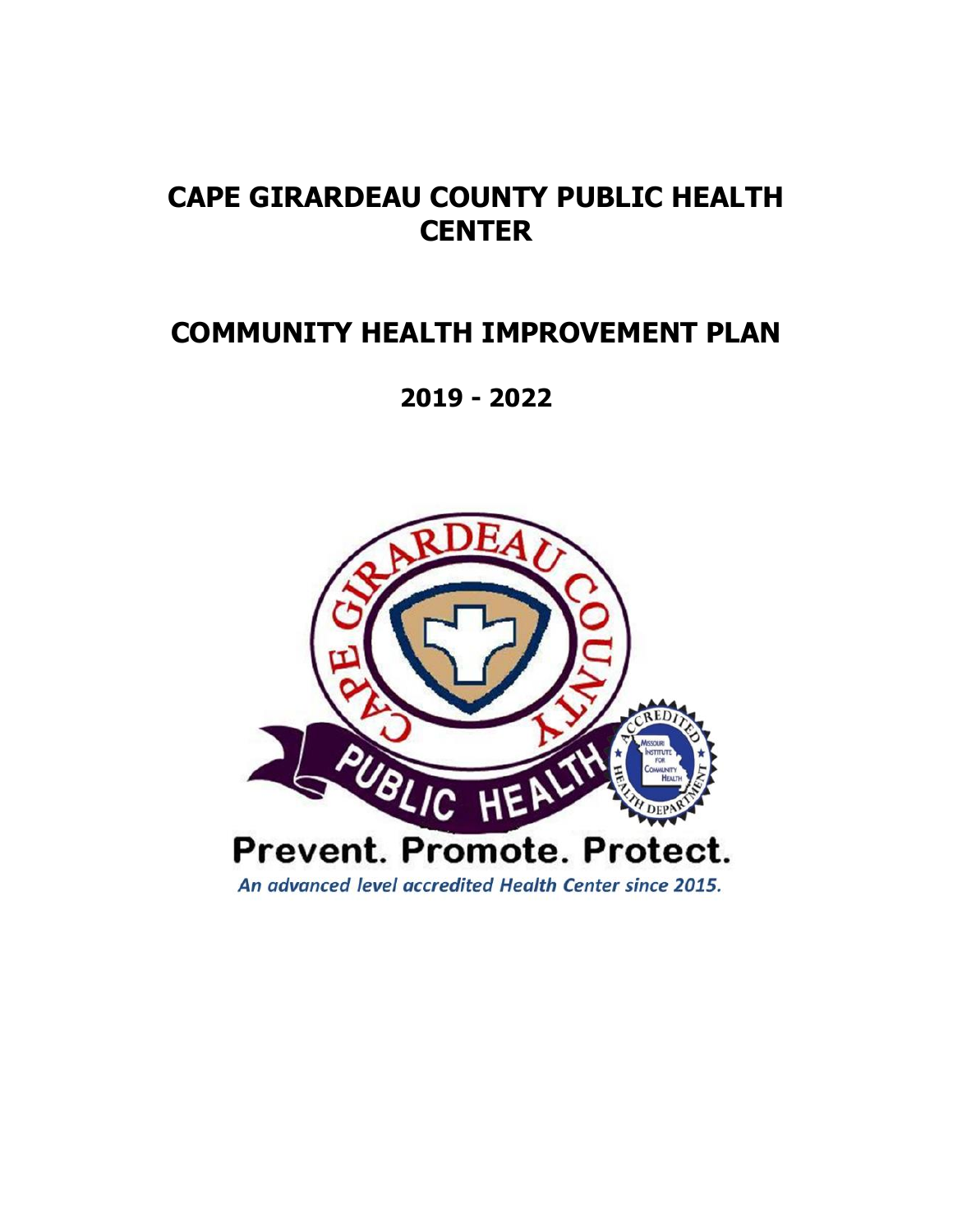#### **Introduction / Definitions**

A multitude of factors, including physical and social environments, can affect a community's health. The Centers for Disease Control and Prevention defines healthy communities as "A community that is continuously creating and improving those physical and social environments and expanding those community resources that enable people to mutually support each other in performing all the functions of life and in developing to their maximum potential."

Both the Missouri Institute for Community Health (MICH) and the Public Health Accreditation Board (PHAB) define a Community Health Improvement Plan as "a long-term, systematic effort to address public health problems on the basis of the results of a community health assessment." Further they identify that the plan "addresses at least three (3) priority health problems identified by the assessment," and that it be "an action-oriented plan outlining these issues and how they will be addressed to improve the health of a community." In concert with those definitions, the Cape Girardeau County Community Health Improvement Plan is the result of a community assessment process conducted by the Cape Girardeau County Public Health Center and a representation of community/county stakeholders.

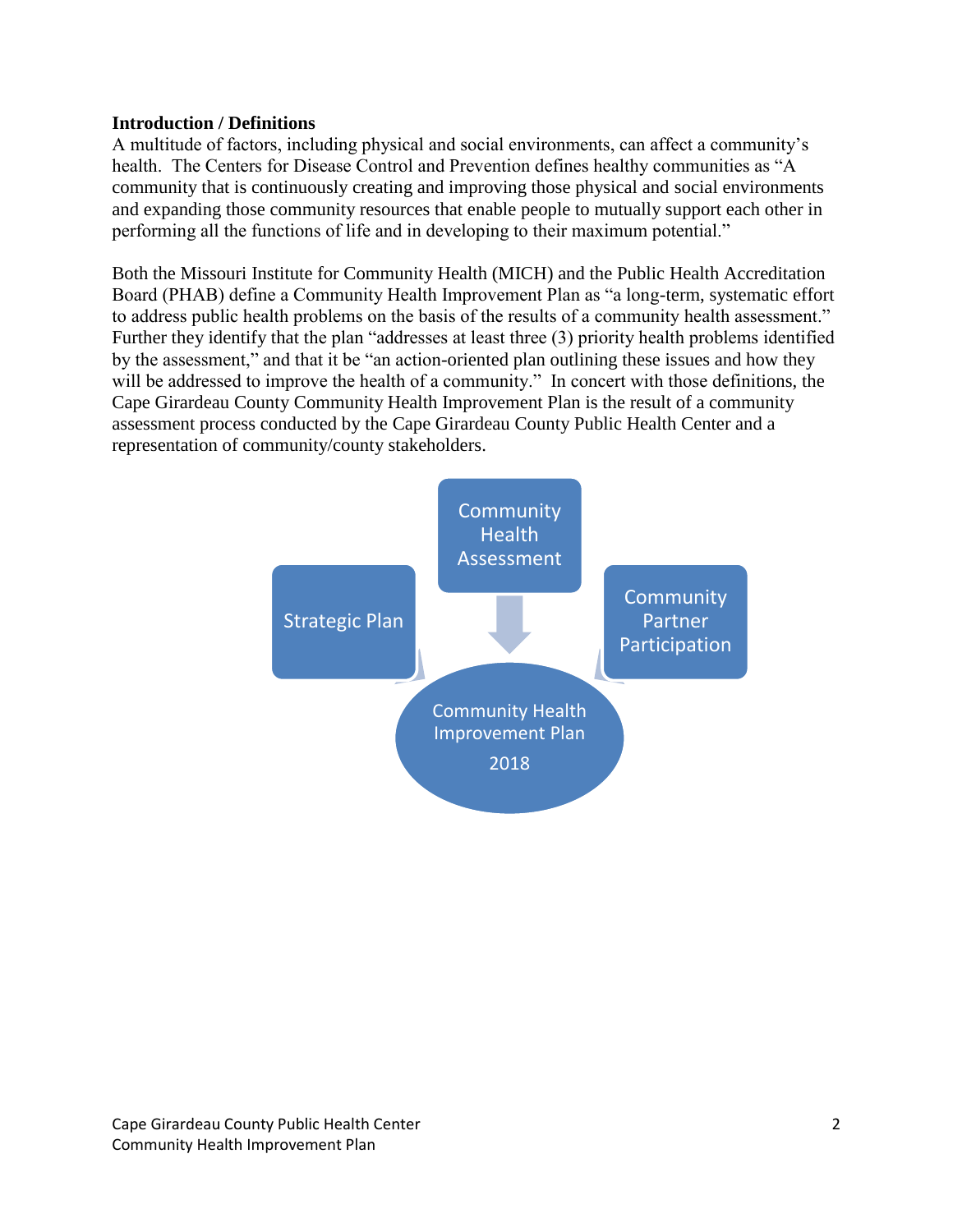# **Health Center Participation in Community Planning**

Cape Girardeau County Public Health Center has, since its' organization, been an active partner in the community, supporting and participating in community improvement processes and planning.

**2002:** A Comprehensive Community Assessment was initiated by the Community Caring Council and the United Way of Southeast Missouri. This assessment surveyed over 800 residents and community leaders in Cape Girardeau County in an attempt to determine issues of greatest concern to individuals and families. Through focus groups, the collected date and information were combined to yield the tip four priority issues. As a result, a Community Plan was developed for each issue and four Priority Issues Councils were created to establish goals, objectives and strategies for each priority area. The Health Center was and remains an active participant in this process and serves on the various coalitions created by the process. The complete process and resulting plan can be viewed at [www.communitycaringcouncil.org/Plan.](http://www.communitycaringcouncil.org/Plan)

**2002-2018:** Cape Girardeau County Public Health Center has conducted a Community Health Assessment (CHA) every three years and develops a Health Improvement plan for the Health Center based on the top three priority issues identified.

**2019:** In February 2019, Community Stakeholders and Board of Trustees members joined Cape Girardeau County Public Health Center staff to review the findings of the completed Community Health Assessment. An additional review was completed by Cape Girardeau County Public Health Center staff that was not present for the community meeting. (See Participant List). The Community Health Assessment process included a review of existing health data / indicators and input from community members. The prioritization process began with a review of all indicators and key findings in the CHA. For each Health Indicator local data was reviewed as well as comparisons to state and national benchmarks. Health Indicators reviewed are listed in the following table: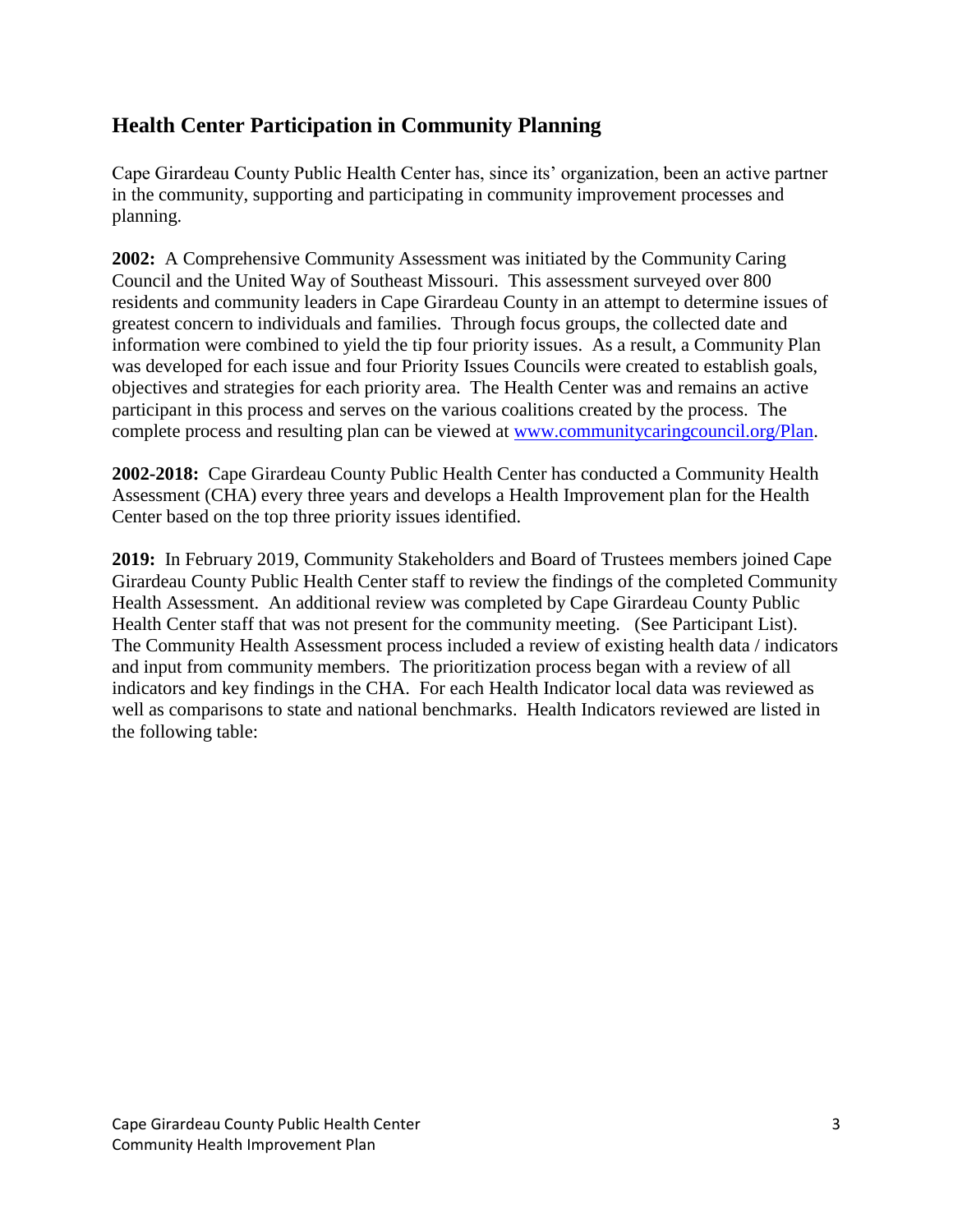#### **2018 Community Health Assessment Indicators**

| Demographic/Education/ Socioeconomic Indicators | <b>CHRONIC DISEASES and RISK FACTORS</b>     |
|-------------------------------------------------|----------------------------------------------|
| <b>Age Analysis</b>                             | Behavioral Risk Factors: Tobacco use         |
| Race/Ethnicity Analysis                         | <b>Physical Activity</b>                     |
| <b>Household Demographics</b>                   | Obesity                                      |
| Education                                       | Preventable Hospitalizations                 |
| Socio-Economic Indicators                       | <b>Diabetes</b>                              |
| Household Incomes                               | Screenings and Detection of Diseases         |
| Poverty Levels                                  | BEHAVIORAL / OCCUPATIONAL RISK FACTORS       |
| Unemployment                                    | <b>Types of Employment</b>                   |
| <b>ENVIRONMENTAL HEALTH RISK INDICATORS</b>     | <b>LEADING CAUSES OF DEATH</b>               |
| Housing                                         | Average Life Expectancy                      |
| <b>Blood Lead Levels</b>                        | Rates of Premature Death                     |
| <b>Water Supply</b>                             | <b>Risk Factors for Premature Death</b>      |
| <b>Hazardous Waste Sites</b>                    | <b>COMMUNITY HEALTH IMPROVEMENT CAPACITY</b> |
| <b>Physical Environment</b>                     | Health Care Delivery System                  |
| PUBLIC SAFETY / DOMESTIC VIOLENCE               | <b>Health Care Coverage</b>                  |
| Juvenile Crime Rates                            | <b>Mental Health Services</b>                |
| Illegal Drug Use / Alcohol Abuse                | <b>Dental Health Services</b>                |
| Child Abuse & Neglect                           | <b>Health Care Access</b>                    |
| <b>Domestic Partner Violence</b>                | <b>Demand Response Vehicles</b>              |
| <b>UNINTENDED INJURY</b>                        | <b>Fixed Routes</b>                          |
| Types of Injuries                               | <b>Courier Services</b>                      |
| Seat Belt Use                                   | <b>Service Contracts</b>                     |
| <b>Traffic Accidents</b>                        | Sight and Hearing Impaired Services          |
| <b>Work Related Injuries</b>                    | ALCOHOL, TOBACCO, AND SUBSTANCE USE / ABUSE  |
| <b>MATERNAL and CHILD HEALTH INDICATORS</b>     | Smoking / Tobacco Use                        |
| Late Prenatal Care                              | Opioid Use                                   |
| <b>Births to Teens</b>                          | <b>COMMUNITY HEALTH RESOURCE INDICATORS</b>  |
| <b>Smoking During Pregnancy</b>                 | <b>County Health Rankings</b>                |
| Low Birth Weight                                |                                              |
| <b>Infant Mortality</b>                         |                                              |
| <b>Prenatal Educational Levels</b>              |                                              |
| <b>Immunization Rates</b>                       |                                              |
| Childhood Emergency Room Visits                 |                                              |
| <b>Childhood Hospitalizations</b>               |                                              |
| <b>INFECTIOUS DISEASES</b>                      |                                              |
| <b>Sexually Transmitted Diseases</b>            |                                              |
| Communicable Diseases                           |                                              |
| Vaccine Preventable Diseases                    |                                              |

#### **Community Prioritization Process**

After the review, attendees were requested to complete three tasks:

- 1. Identify and prioritize the three leading priority issues that the Health Center, and the community as a whole, should focus on over the next three years;
- 2. Review the Health Center's Strategic Plan;
- 3. Initiate an outline for a Community Health Improvement Plan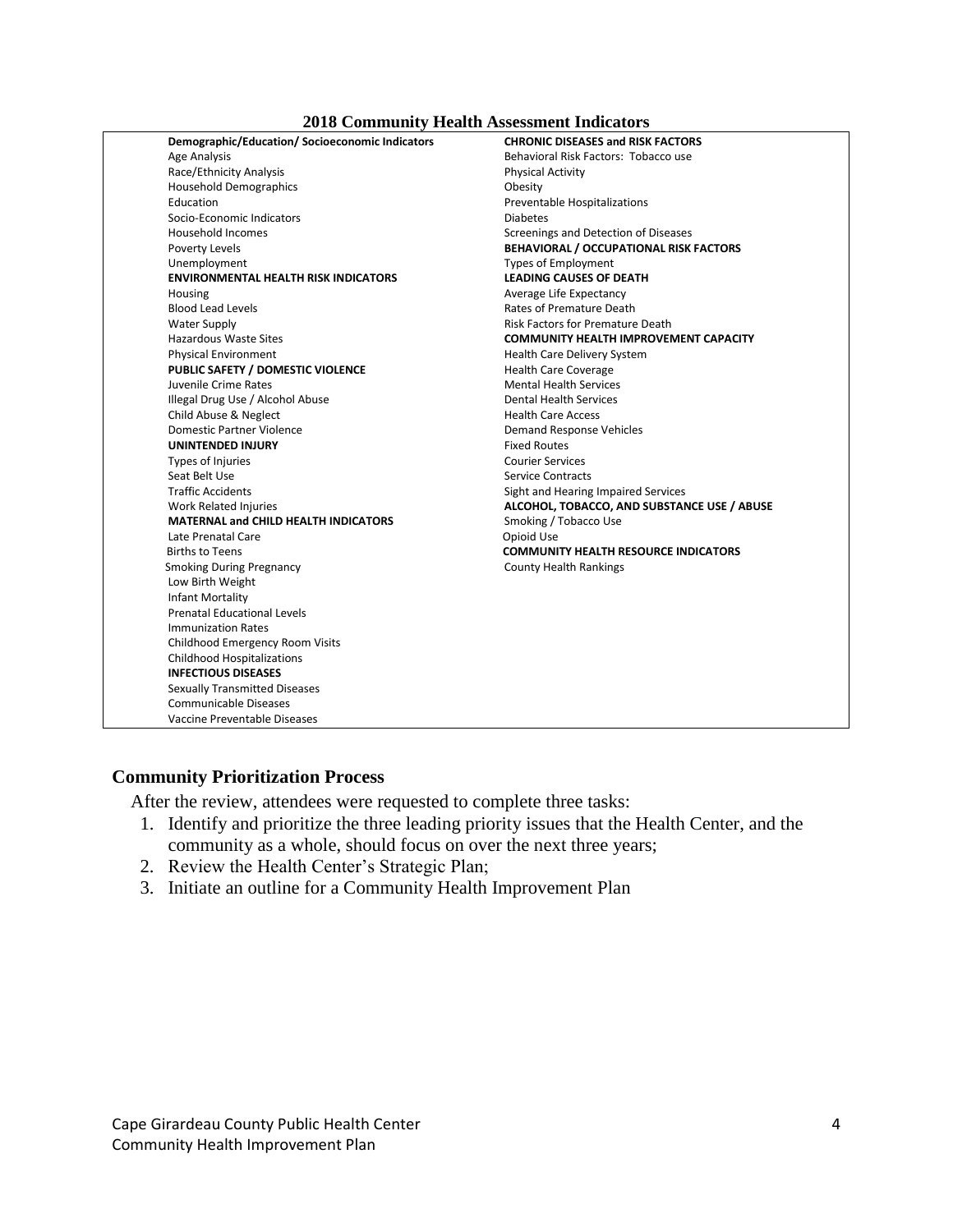The three priority areas identified for health improvement planning are:

## 1. **MENTAL HEALTH**

### 2. **WELLNESS & PREVENTION**

- a. Substance Abuse
- b. Obesity: Adult and Childhood
- c. Smoking
- d. Dental Health
- e. Chronic Disease Care

# 3. **ACCESS TO CARE**

a. Transportation

While the Cape Girardeau County Public Health Center's current Community Health Improvement Plan focuses on the three leading priority issues identified through its' CHA, the agency also continues to work with community partners to address issues identified through other processes. The intent of the plan is to outline goals, objectives, and strategies for those identified priority issues and to be utilized as a guide to improving the health of all residents.

## **References:**

Centers for Disease Control and Prevention Missouri Institute for Community Health Public Health Accreditation Board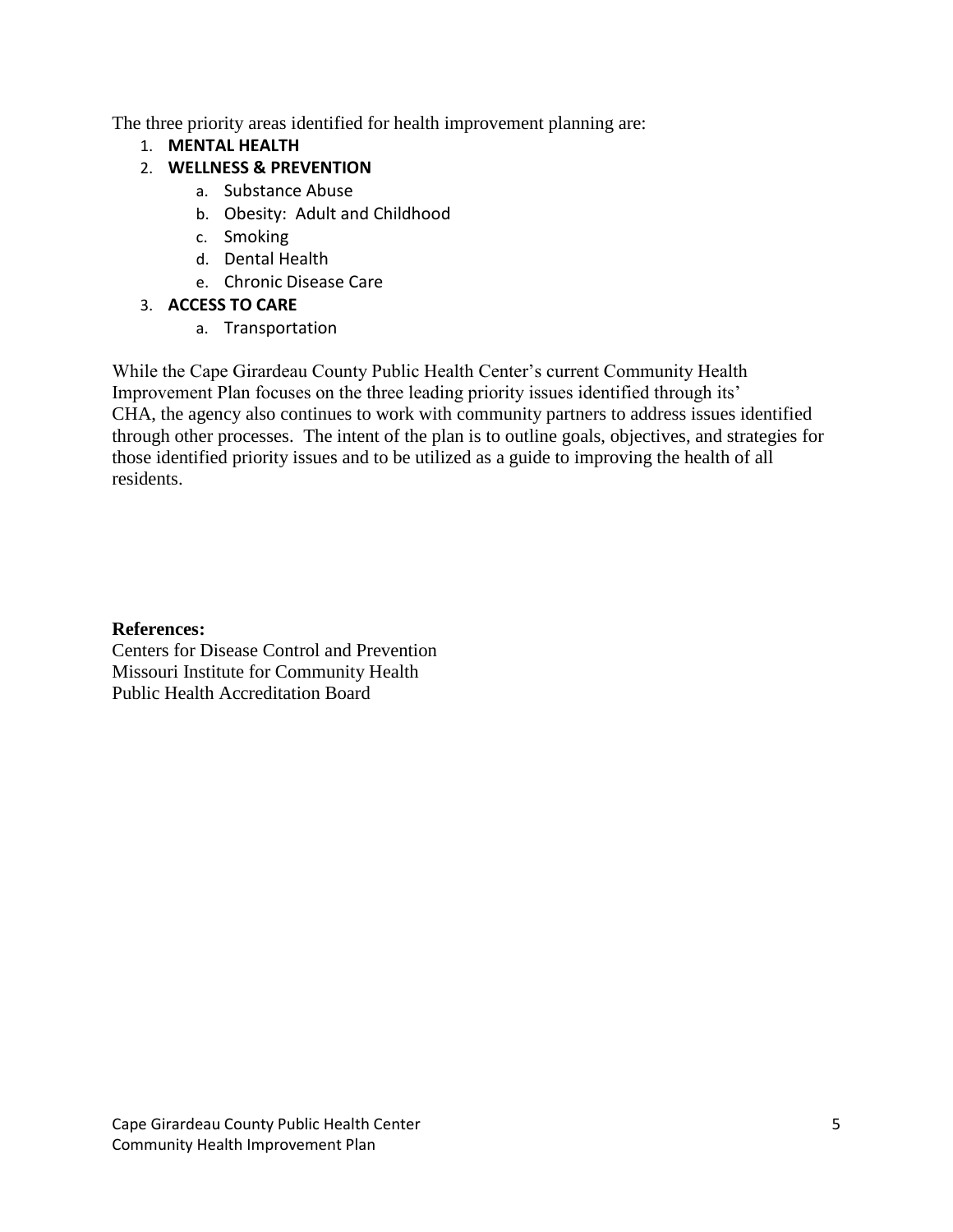# **Cape Girardeau County CHA and Community Health Improvement Plan Development Partners**

| <b>Bollinger County</b>                               |                                                           |
|-------------------------------------------------------|-----------------------------------------------------------|
| Juanita Walker, RN BSN                                | <b>Bollinger County Health Center</b>                     |
| Kylee Jones, RN                                       | <b>Bollinger County Health Center</b>                     |
| Dianne Holzum, RN BSN                                 | <b>Bollinger County Health Center</b>                     |
| Eve Dunn, BS                                          | <b>Bollinger County Public Library</b>                    |
| <b>Cape Girardeau County</b>                          |                                                           |
| Dwain Hahs                                            | City of Jackson                                           |
| Jane Wernsman, RN                                     | Cape Girardeau Public County Health Center                |
| <b>Emily Goodin</b>                                   | Cape Girardeau County Health Department                   |
| April Koerber, RN                                     | Oak Ridge K-11 School District                            |
| Minyo Ticer, DNP FNP-BC                               | Southeast Urgent Care - Jackson                           |
| Rob Stephens                                          | <b>Heartland Custom Flooring</b>                          |
| Clint Tracy                                           | Cape Girardeau County Commissioner                        |
| Brian Gerau                                           | Jackson Chamber of Commerce                               |
| Alex Broch                                            | Jackson Police Department                                 |
| Charlene Foeste, BS RRT                               | Jackson Manor                                             |
| Joey Keys                                             | Southeast Missouri Food Bank                              |
| Richard K. Couch                                      | Cape Girardeau Police Department                          |
| <b>Bradley Smith</b>                                  | Cape Girardeau Police Department                          |
| Jim Keusenkothen                                      | St. Mary Cathedral/Catholic Social Ministries Food Pantry |
| Ashley Lipke, RN BSN CDE                              | <b>Cross Trials Medical Center</b>                        |
| Mandy Keys                                            | Cape Girardeau Public Schools                             |
| Ginny Chapman                                         | <b>Cross Trails Medical Center</b>                        |
| Carol Steffens, RN BSN CCM                            | Saint Francis Medical Center                              |
| Julie Metzger, MSW LCSW ACM                           | Southeast Hospital                                        |
| Kyle Schott, LPC                                      | <b>Catholic Charities</b>                                 |
| Jennifer Wood, MSW                                    | Southeast Missouri Food Bank                              |
| Tony Robinson,                                        | Cape Girardeau School District                            |
| Elizabeth Shelton                                     | United Way of Semo                                        |
| Rebecca Garris, RN                                    | <b>Cross Trials Medical Center</b>                        |
| Ryan Essex, CCTP SWP MARS                             | <b>Gibson Recovery Center</b>                             |
| Salena Hamilton                                       | <b>Community Caring Counsel/MMP Program</b>               |
| Dotty Gholson                                         | Community Caring Council/Cape County Health Center        |
| Amy Bradshaw, BSN                                     | MO DHSS                                                   |
| <b>Emily Goodin</b>                                   | Cape Girardeau Public Health Center                       |
| Ellen Gipson, Registered Dietician/Fitness Instructor | Jackson R-2 School District                               |
| Nicolette Brennan                                     | City of Cape Girardeau                                    |
| Linda Garner, RN PHD                                  | <b>SEMO</b>                                               |
| Jeremey Barnes, PHD                                   | Southeast Missouri State University                       |
| Sarah Shanahan, BS                                    | Saint Francis Medical Center                              |
| Sandy Duncan, FMFA ACSM C-EP                          | Saint Francis Medical Center                              |
| Amy Smith, RN BSN                                     | Cape Girardeau County Public Health Center                |
| Laura Parker, BS                                      | Coalter Insurance Group                                   |
| Bethany Bachmann, BS M.ED.                            | University of Missouri Extension                          |
| Joel Ramidal, RD                                      | Southeast Missouri State University                       |
| <b>Stoddard County</b>                                |                                                           |
|                                                       |                                                           |
| Ben Godwin                                            | Stoddard County Public Health Center                      |
| Amy Hector, BSN RN                                    | Stoddard County Public Health Center                      |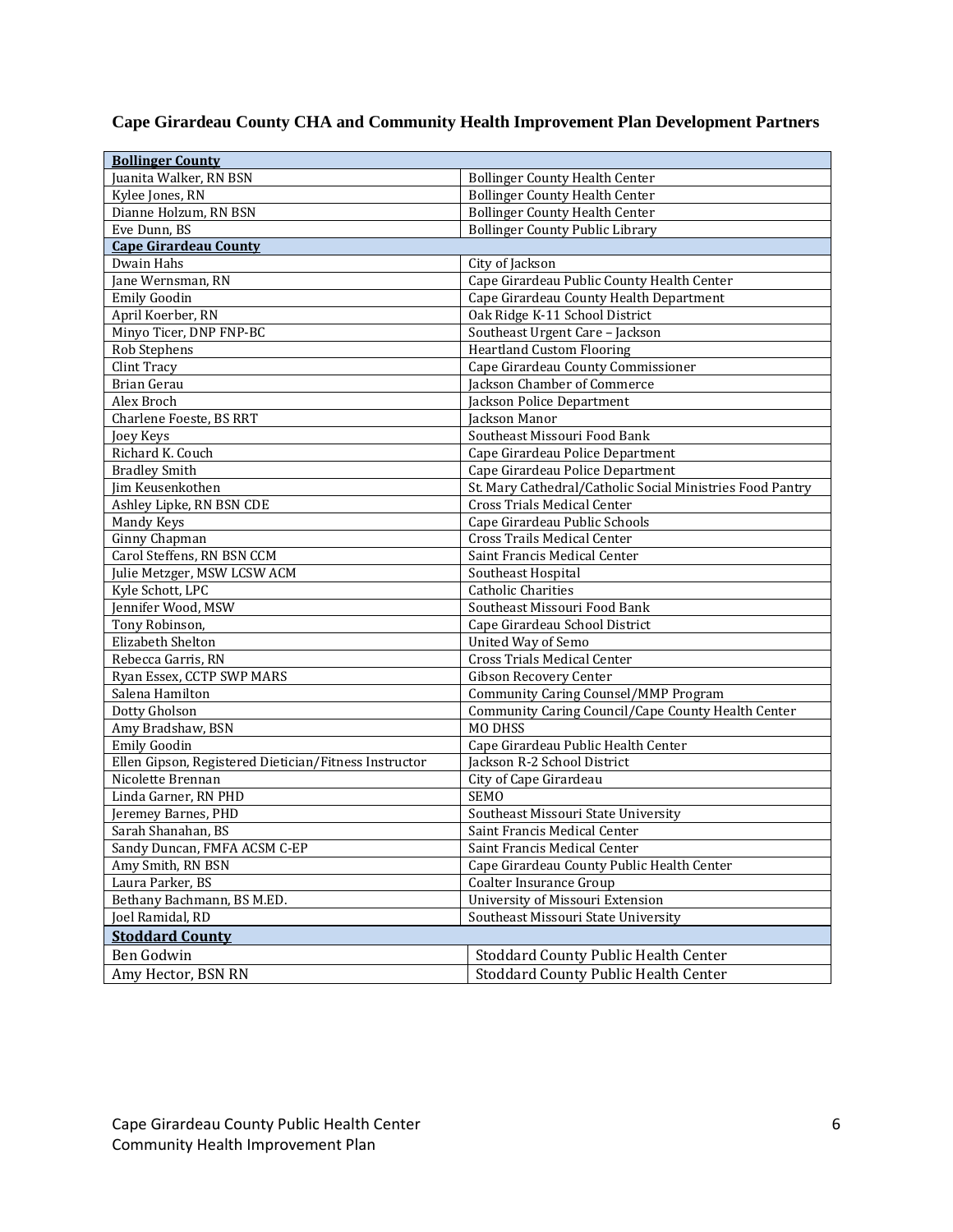# **Community Health Improvement Plan 2019-2022**

| <b>County Covered by LPHA:</b> | Cape Girardeau County Public Health Center |
|--------------------------------|--------------------------------------------|
| <b>Size of Population:</b>     | 78,913 (US Census 2017)                    |

#### **Priority Health Issue: Mental Health**

#### **Jurisdiction Information:**

Cape Girardeau County, located in Southeast Missouri, is a First Class County with a jurisdictional service area of 579 square miles. The county is predominantly rural (78,913) with the City of Cape Girardeau being the largest community. Population Profiles indicate that the majority (48%) of the population are in the 25-64 year old age group, the county poverty rate is 17.7 (a 4.90% increase from 2015), a 3.0 unemployment rate (decrease from 2.4 in 2016).

#### **Supporting Data:**

Individuals struggling with serious mental illness are at higher risk for homicide, suicide, and accidents, as well as chronic conditions including cardiovascular disease, respiratory disease, and substance use disorders. In 2017, 1,868 Cape Girardeau County residents received treatment for serious mental illness.

| Numbers Served in Cape Girardeau County                                                                                                                 |       |       |  |  |  |
|---------------------------------------------------------------------------------------------------------------------------------------------------------|-------|-------|--|--|--|
| 2016<br>2017                                                                                                                                            |       |       |  |  |  |
| <b>Total</b>                                                                                                                                            | 2,014 | 1,868 |  |  |  |
| <b>Adjustment Disorder</b>                                                                                                                              | 126   | 98    |  |  |  |
| <b>Anxiety Disorder</b>                                                                                                                                 | 368   | 455   |  |  |  |
| Developmental Disorder                                                                                                                                  | 6     | ∗     |  |  |  |
| <b>Impulse Control Disorder</b>                                                                                                                         | 281   | 21    |  |  |  |
| Mood Disorder                                                                                                                                           | 1,099 | 1,059 |  |  |  |
| Psychotic Disorder                                                                                                                                      | 226   | 240   |  |  |  |
| These numbers indicate the number of clients seen with each diagnosis per year. An<br>individual client may have more than one admission within a year. |       |       |  |  |  |
| *Counts under 5 suppressed to protect identities                                                                                                        |       |       |  |  |  |

In 2016, 17 Cape Girardeau County residents died by suicide. Typically, white males are most at risk of suicide. Approximately 21.7% of youth had considered suicide in the last year, 17.4% made a plan, and 2.9% actually attempted, resulting in an injury.

According to the Community Commons Report, adults aged 18 and older self-reported that they receive insufficient social and emotional support all or most of the time. This is relevant because social and emotional support is critical for navigating the challenges of daily life as well as for good mental health. Social and emotional support is also linked to educational achievement and economic stability.

Cape Girardeau County Public Health Center 7 Community Health Improvement Plan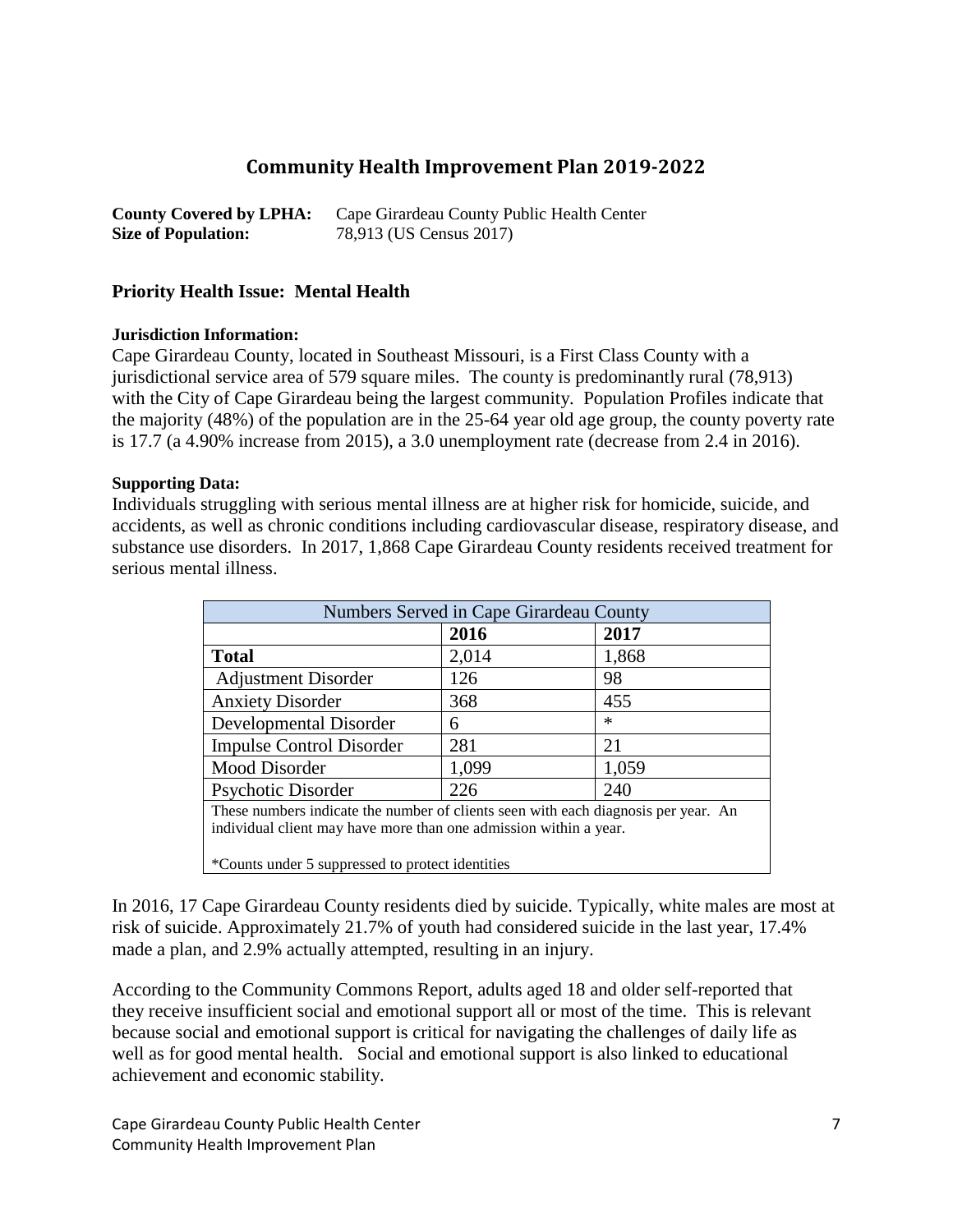| <b>Report Area</b>                  | Total<br>Population<br>Age 18 | <b>Estimated Population Without</b><br>Adequate Social / Emotional<br>Support | Age-Adjusted Percentage |
|-------------------------------------|-------------------------------|-------------------------------------------------------------------------------|-------------------------|
| <b>Cape Girardeau</b><br>County, MO | 58,527                        | 10,652                                                                        | 17.5%                   |
| <b>Missouri</b>                     | 4,532,155                     | 865,642                                                                       | 19.1%                   |
| <b>United States</b>                | 232,556,016                   | 48,104,656                                                                    | 20.7%                   |

Data Source: Centers for Disease Control and Prevention, Behavioral Risk Factor Surveillance System. Accessed via the Health Indicators Warehouse. US Department of Health Human Services, Health Indicators Warehouse. 2006-12. Source geography: County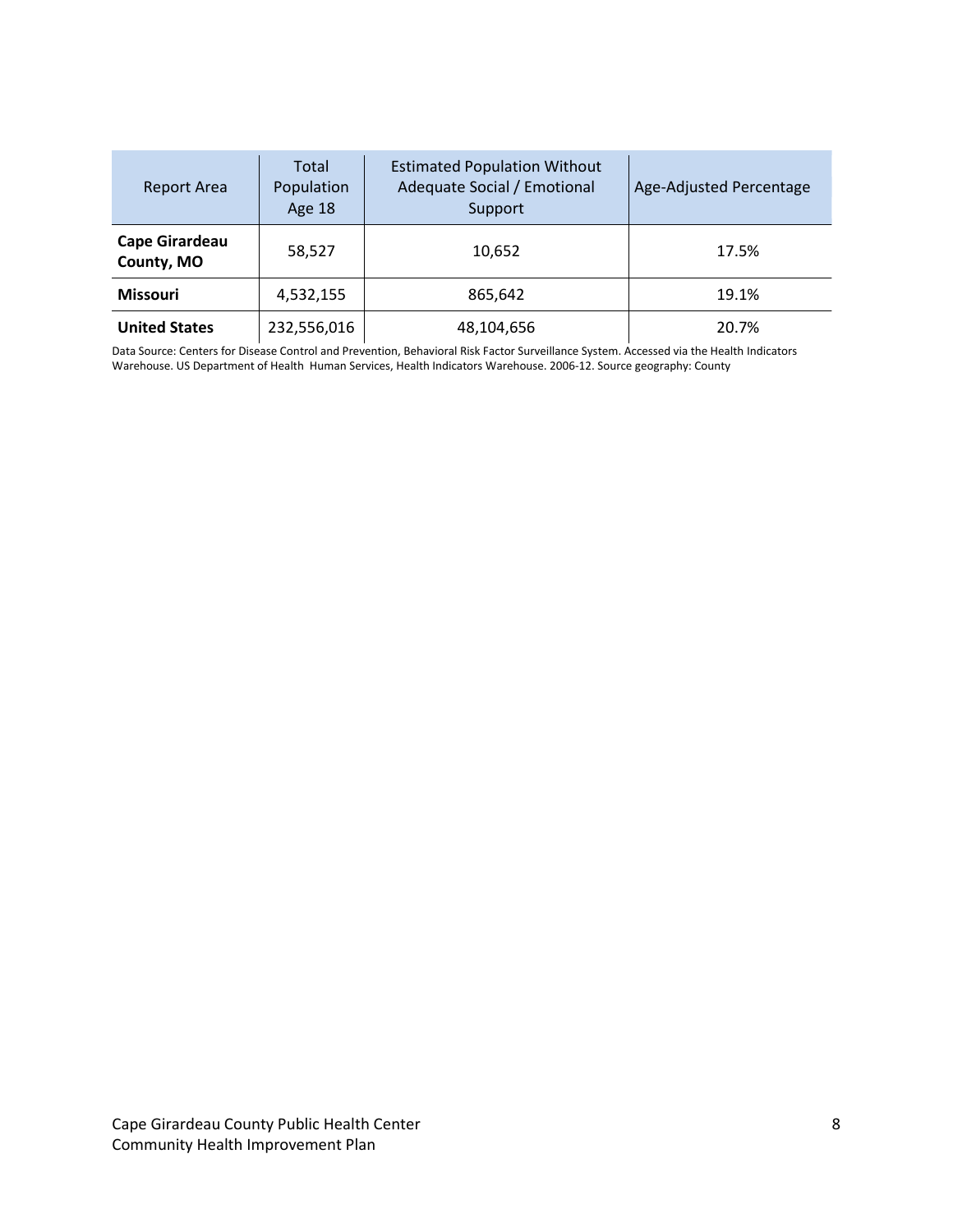| Action/Activity                                                                                                                                                                                          | Person/Partner<br>Responsible                                                                               | Partners /<br><b>Responsibilities</b>                                                                                                                                                                               | <b>Time Line</b> | <b>Desired Outcome</b>                                                                                                                                                   | <b>Benchmarks</b>                                  | Evaluation                                                                                                 |
|----------------------------------------------------------------------------------------------------------------------------------------------------------------------------------------------------------|-------------------------------------------------------------------------------------------------------------|---------------------------------------------------------------------------------------------------------------------------------------------------------------------------------------------------------------------|------------------|--------------------------------------------------------------------------------------------------------------------------------------------------------------------------|----------------------------------------------------|------------------------------------------------------------------------------------------------------------|
| <b>Research Mental</b><br><b>Health Coalitions</b><br>in the area. If<br>there isn't a<br>coalition, work<br>with local<br>organizations on<br>the development<br>of a Mental<br><b>Health Coalition</b> | Cape<br>Girardeau<br><b>County Public</b><br><b>Health Center</b>                                           | Southeast HEALTH -<br>coalition member;<br>SFMC - coalition<br>member; Univ. of MO<br>Extension - coalition<br>member; SEMO<br>University - coalition<br>member; Behavioral<br>Health Centers -<br>coalition member | 3-6 months       | Join coalition that address<br>mental health behaviors /<br>Organized coalition that<br>addresses mental health<br>behaviors                                             | First meeting of coalition<br>attended / scheduled | * Minutes from Coalition<br>meetings<br>* List of partners<br>participating<br>* Activities of Coalition   |
| Work with School<br>District on<br>implementing a<br>mental health<br>behavior<br>education class /<br>program.<br>Research school<br>programs / class<br>that address<br>mental health<br>behaviors     | Cape<br>Girardeau<br><b>County Public</b><br>Health Center,<br>Cape<br>Girardeau<br><b>School Districts</b> | Cape Girardeau<br>School Districts -<br>allow CGCPHC to<br>implement program;<br><b>Behavioral Health</b><br>Centers - work with<br>CGCPHC on finding<br>and facilitating<br>program within the<br>school district  | 12 months        | Hold a mental health behavior<br>class / program at each school<br>district. Depending on the<br>program (and school decision)<br>will determine what grade to<br>target | *Scheduled dates for<br>classes / programs         | *Number of school<br>districts participating<br>*Number of classes /<br>programs held<br>*Pre/Post surveys |
| Work with Mental<br><b>Health Coalition</b><br>on a workshop<br>open to the<br>public on mental<br>health behaviors                                                                                      | Cape<br>Girardeau<br>County Public<br>Health Center,<br>Mental Health<br>Coalition                          | Mental Health<br>Coalition $-$ plan and<br>facilitate public<br>workshop on mental<br>health behaviors                                                                                                              | 6-12 months      | Workshop addressing mental<br>health behaviors / resources /<br>needs that is open to the<br>public                                                                      | Scheduled event                                    | *Advertisement of event<br>*Number of participants                                                         |

# Priority Health Issue: Mental Health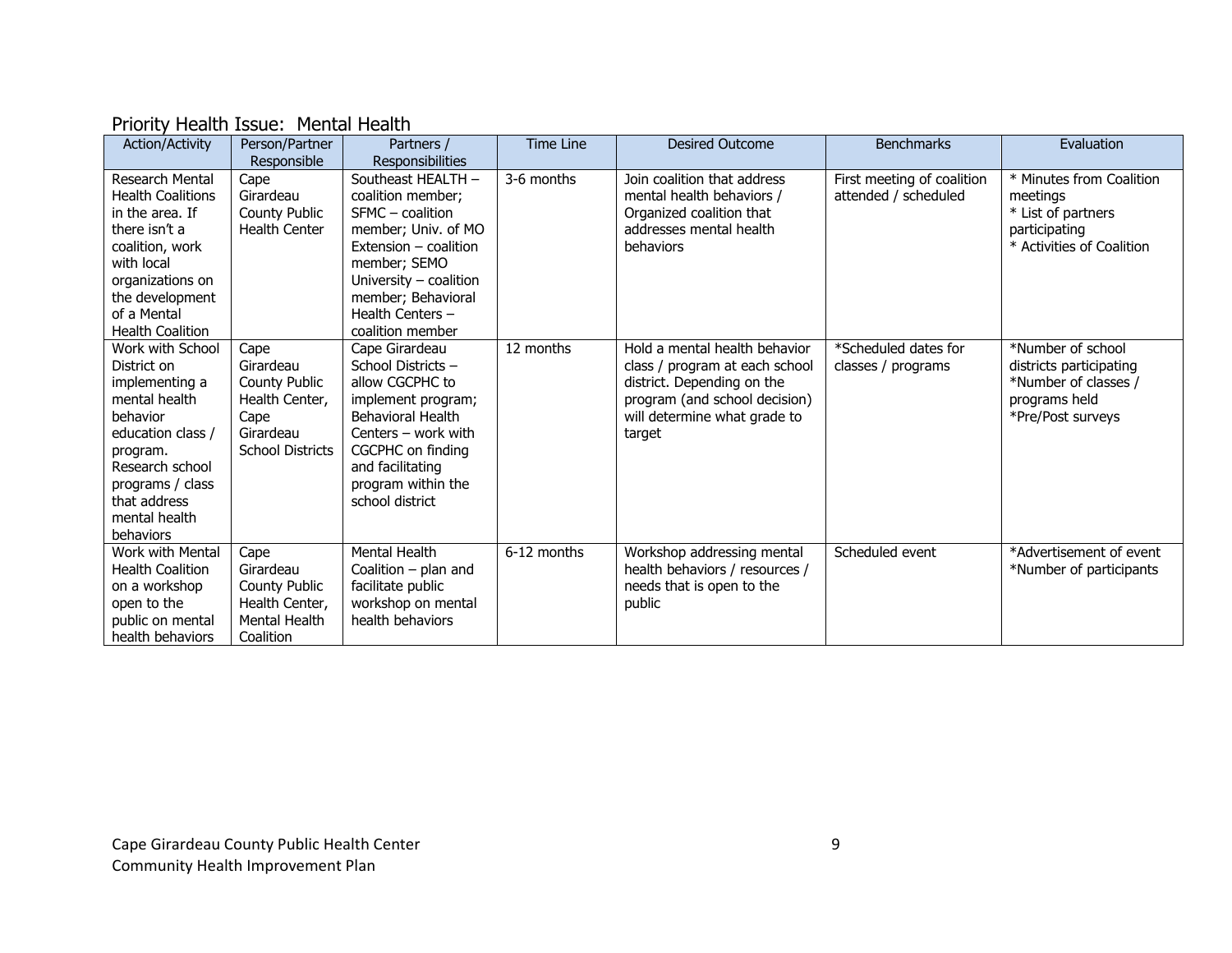### **Community Health Improvement Plan 2019-2022**

| <b>County Covered by LPHA:</b> | Cape Girardeau County Public Health Center |
|--------------------------------|--------------------------------------------|
| <b>Size of Population:</b>     | 78,913 (US Census 2017)                    |

#### **Priority Health Issue: Wellness and Prevention**

#### **Jurisdiction Information:**

Cape Girardeau County, located in Southeast Missouri, is a First Class County with a jurisdictional service area of 579 square miles. The county is predominantly rural (78,913) with the City of Cape Girardeau being the largest community. Population Profiles indicate that the majority (48%) of the population are in the 25-64 year old age group, the county poverty rate is 17.7 (a 4.90% increase from 2015), a 3.0 unemployment rate (decrease from 2.4 in 2016).

#### **Supporting Data:**

Rates of morbidity, mortality, and emergency hospitalizations can be reduced if community residents access services such as health screenings, routine tests, and vaccinations. Prevention indicators can call attention to a lack of access or knowledge regarding one or more health issues and can inform program interventions.

According to the 2018 County Health Rankings and Roadmaps, Poor or Fair Health measures the percentage of adults in a county who consider themselves to be in poor or fair health. This measure is based on responses to the Behavioral Risk Factor Surveillance Survey (BRFSS) question: "In general, would you say that your health is excellent, very good, good, fair, or poor?" The value reported in the County Health Rankings is the percentage of respondents who rated their health "fair" or "poor." In Cape Girardeau County, 19% reported they were in poor or fair health. Several factors play a part in a declining health status; smoking, physical inactivity, chronic disease and obesity to name a few.

|                                           | Cape Girardeau County | Missouri |
|-------------------------------------------|-----------------------|----------|
| <b>Obesity</b>                            | 30%                   | 32%      |
| <b>Physical Inactivity</b>                | 29%                   | 26%      |
| <b>Smoking</b>                            | 21%                   | 22%      |
| <b>Diabetes Prevalence</b>                | 12%                   | 10%      |
| <b>Alcohol / Substance Abuse (deaths)</b> | 18%                   | 23%      |
| <b>No Influenza Vaccination</b>           | 60%                   | 59%      |
| (within last 12 months)                   |                       |          |

*Source: Centers for Disease Control and Prevention, National Center for Chronic Disease Prevent and Health Promotion, 2018; County Health Rankings and Roadmaps, 2018*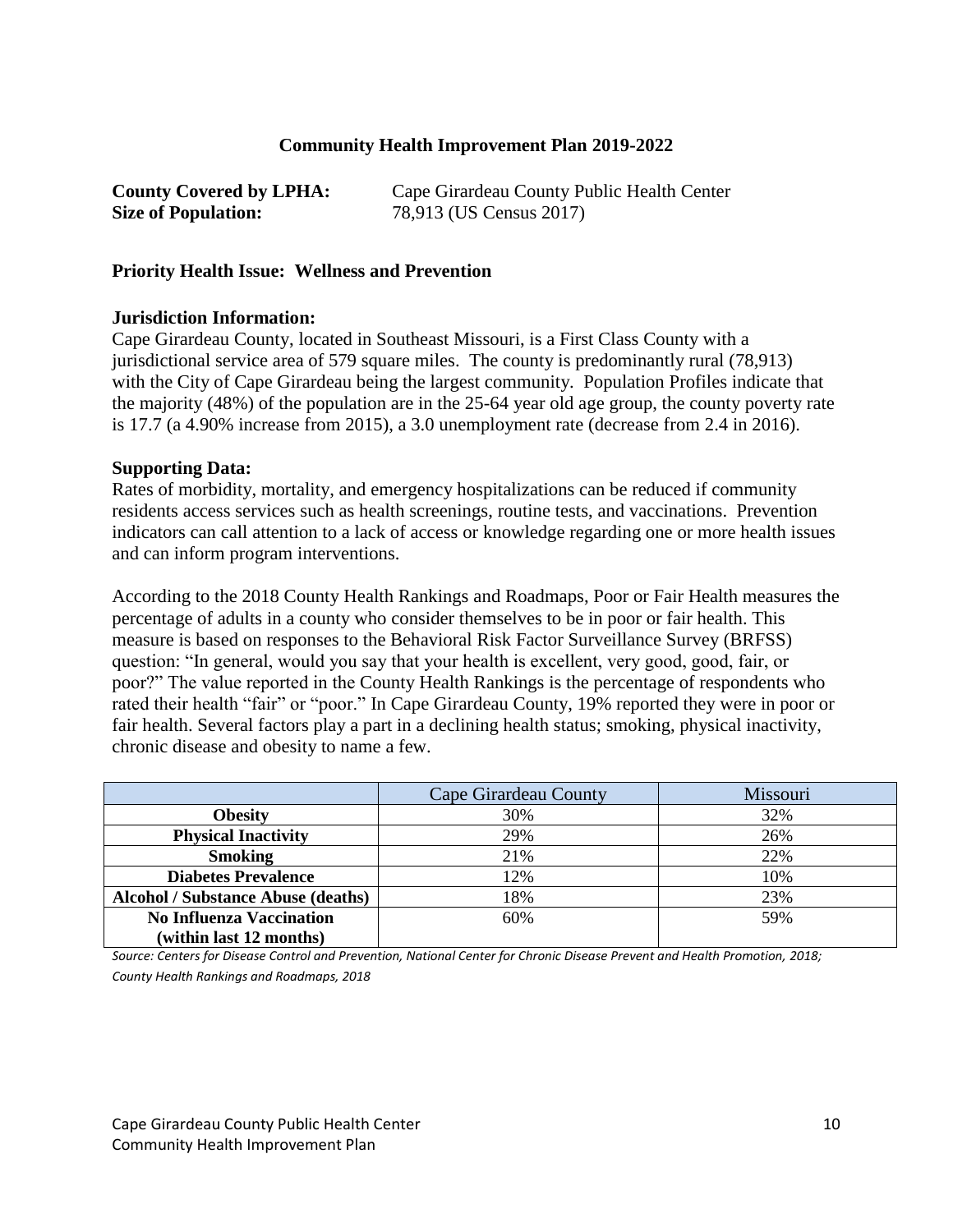# Priority Health Issue: Wellness and Prevention

| Action/Activity                                                                                                                                                  | Person/Partner<br>Responsible                                                                              | Partners /<br>Responsibilities                                                                                                     | <b>Time Line</b> | <b>Desired Outcome</b>                                                                                                                                                        | <b>Benchmarks</b>                                                                              | Evaluation                                                                                                 |
|------------------------------------------------------------------------------------------------------------------------------------------------------------------|------------------------------------------------------------------------------------------------------------|------------------------------------------------------------------------------------------------------------------------------------|------------------|-------------------------------------------------------------------------------------------------------------------------------------------------------------------------------|------------------------------------------------------------------------------------------------|------------------------------------------------------------------------------------------------------------|
| Alternative media campaigns<br>related to obesity awareness and<br>intervention / wellness and<br>prevention / overall healthy<br>lifestyle                      | Cape Girardeau County<br>Public Health Center,<br><b>Obesity Coalition</b>                                 | Obesity Coalition -<br>assist with<br>messaging                                                                                    | Ongoing          | *Obesity<br>prevention<br>displays / Media<br>campaign<br>throughout the<br>county                                                                                            | *Media<br>campaign /<br>displays<br>throughout the<br>county /local<br>organizations           | * Advertisements                                                                                           |
| Obesity awareness and<br>intervention / wellness and<br>prevention / overall healthy<br>lifestyle activities hosted by<br>community partners /<br>stakeholders   | Cape Girardeau County<br>Public Health Center, City<br>of Cape Girardeau Parks &<br>Rec, Obesity Coalition | City of Cape<br>Girardeau Parks &<br>Rec - host activities,<br>Obesity Coalition -<br>assist with creating<br>activities           | 12 months        | *Survey<br>community on<br>what types of<br>events are<br>needed / wanted<br>*Creating<br>wellness<br>campaigns /<br>events                                                   | *Commitment<br>from partners<br>*Scheduled<br>date for event<br>*Actual event<br><b>occurs</b> | *Number of events<br>held<br>*Number of<br>participants<br>*Advertisements                                 |
| Provide "free" Smoking Cessation<br><b>Classes for Prenatals</b>                                                                                                 | Cape Girardeau County<br><b>Public Health Center Health</b><br>Educator                                    | American Lung<br>Association, WIC<br>Coordinator                                                                                   | 12 months        | Provide at least<br>one "free"<br>smoking cessation<br>class for prenatals<br>at the Health<br>Center                                                                         | *Identify<br>program<br>content<br>*Arrange class<br>dates                                     | *Program / class<br>content identified<br>*Number of classes<br>held<br>*Particiapnt data                  |
| <b>WIC Nutrition Education Classes</b>                                                                                                                           | <b>WIC Nutritionist</b><br><b>WIC Breastfeeding Peer</b><br>Counselor                                      | University of MO<br>Extension - assist<br>with facilitating<br>educational classes                                                 | Ongoing          | Clients receive<br>nutrition<br>education                                                                                                                                     | <b>Nutrition</b><br>Education<br>classes<br>scheduled                                          | *Number of sessions<br>held<br>*Participant data                                                           |
| Work with School District on<br>implementing a substance abuse<br>education class / program.<br>Research school programs / class<br>that address substance abuse | Cape Girardeau County<br>Public Health Center, Cape<br>Girardeau School Districts                          | Cape Girardeau<br>School Districts-<br>working with CCPHC<br>on the<br>implementation of<br>substance abuse<br>educational classes | 12 months        | Hold a substance<br>abuse class /<br>program at each<br>school district.<br>Depending on the<br>program (and<br>school decision)<br>will determine<br>what grade to<br>target | *Scheduled<br>dates for<br>classes /<br>programs                                               | *Number of school<br>districts participating<br>*Number of classes /<br>programs held<br>*Pre/Post surveys |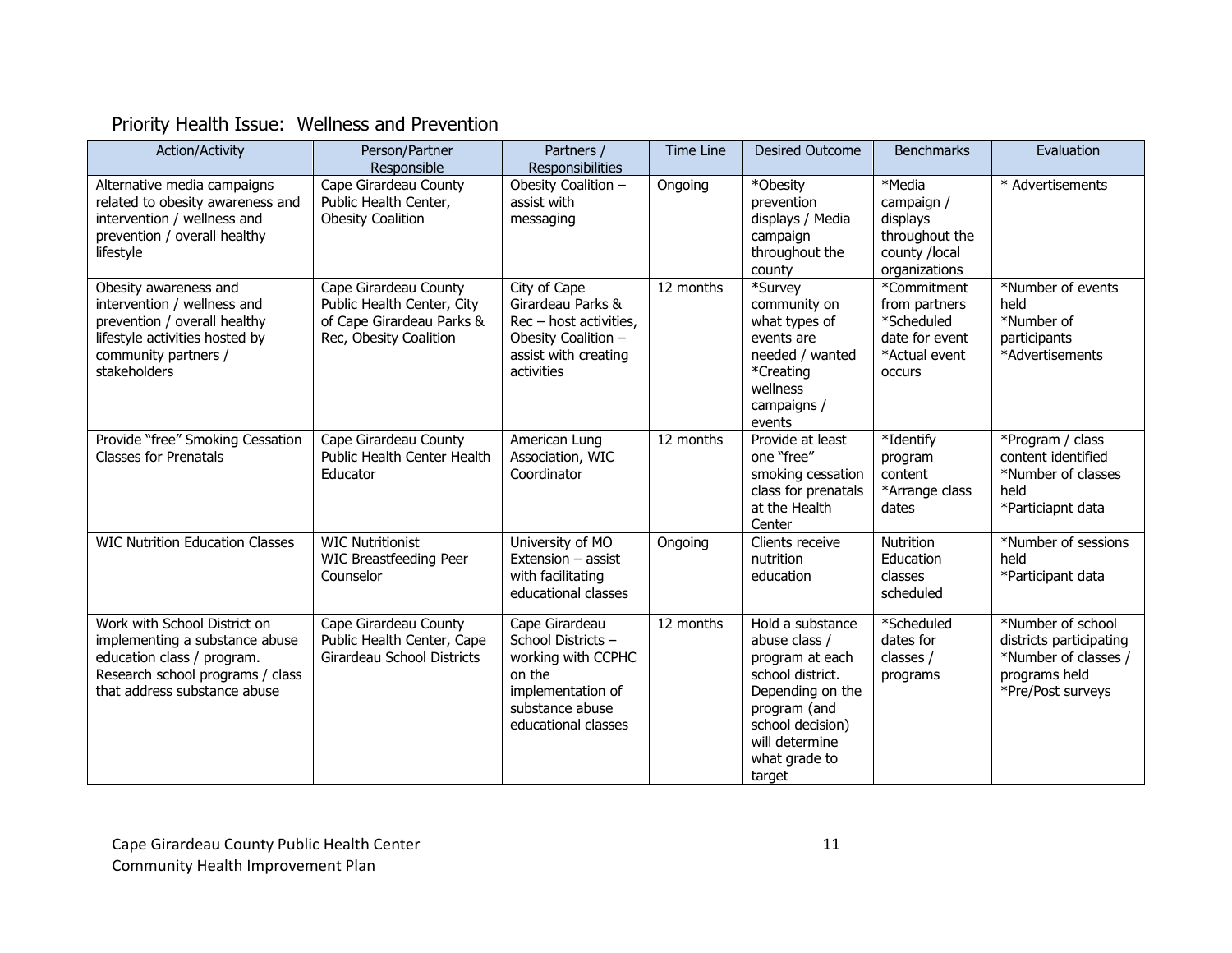| Increase the number of drug<br>disposal drop off sites                                                                                         | Cape Girardeau County<br>Public Health Center, Cape<br>Girardeau Police<br>Department, Cape<br>Girardeau County Sheriff's<br>Department, local<br>pharmacies | Cape Girardeau<br>Police Department -<br>facilitate one day<br>disposal sites; Cape<br>Girardeau County<br>Sheriff's Department<br>- facilitate one day<br>disposal sites;<br>local pharmacies -<br>provide ongoing<br>drug disposal at<br>their sites | 12 months | To increase the<br>number of sites<br>where the general<br>public can drop<br>off their<br>prescription drugs                    | *Determine<br>where sites are<br>currently<br>*Agreements<br>with local<br>pharmacies to<br>serve as a<br>disposal site                                            | *Increase in number<br>of drug disposal sites<br>*Advertisement of<br>sites                                          |
|------------------------------------------------------------------------------------------------------------------------------------------------|--------------------------------------------------------------------------------------------------------------------------------------------------------------|--------------------------------------------------------------------------------------------------------------------------------------------------------------------------------------------------------------------------------------------------------|-----------|----------------------------------------------------------------------------------------------------------------------------------|--------------------------------------------------------------------------------------------------------------------------------------------------------------------|----------------------------------------------------------------------------------------------------------------------|
| Train staff on Naloxone training<br>to train first responders (MORE)<br>and general public (HOPE) on<br>how to administer naloxone.            | Cape Girardeau County<br>Public Health Center                                                                                                                | MO DHSS - offer<br>train the trainer<br>Naloxone training /<br>dispense Naloxone<br>to those who have<br>been trained; first<br>responders - attend<br>Naloxone training                                                                               | Ongoing   | First responders<br>and general<br>public receive<br>naloxone training                                                           | MORE and<br><b>HOPE classes</b><br>scheduled                                                                                                                       | *Number of sessions<br>held<br>*Participant data                                                                     |
| Increase the number of<br>vaccination clinics                                                                                                  | Cape Girardeau County<br><b>Public Health Center</b>                                                                                                         | $CGCPHC - hold$ on<br>site / off site clinics                                                                                                                                                                                                          | Ongoing   | Increase the<br>number of<br>vaccination clinics<br>throughout the<br>community                                                  | Scheduled of<br>clinics / Doses<br>administered                                                                                                                    | *Schedule of all<br>vaccination clinics<br>*Completed forms<br>*Doses administered                                   |
| Develop and implement indoor<br>air quality assessment to identify<br>potential triggers (secondhand<br>smoke) for referred asthma<br>patients | Cape Girardeau County<br>Public Health Center,<br>Southeast Missouri State<br>University (SEMO)                                                              | SEMO would provide<br>training and<br>assessment tool<br>development, Cape<br>Girardeau County<br>Public Health Center<br>to conduct in-home<br>assessments                                                                                            | 12 months | <b>Increased</b><br>awareness of<br>asthma triggers in<br>the home<br>environment and<br>removal or<br>mitigation of<br>triggers | *Heath Center<br>staff complete<br>training<br>*Assessment<br>completed<br>*Educate<br>physicians on<br>referral process<br>*Conducting ni-<br>home<br>assessments | *Reduction in<br>number of ER visits<br>for enrolled patients<br>*Decrease the<br>number of triggers in<br>household |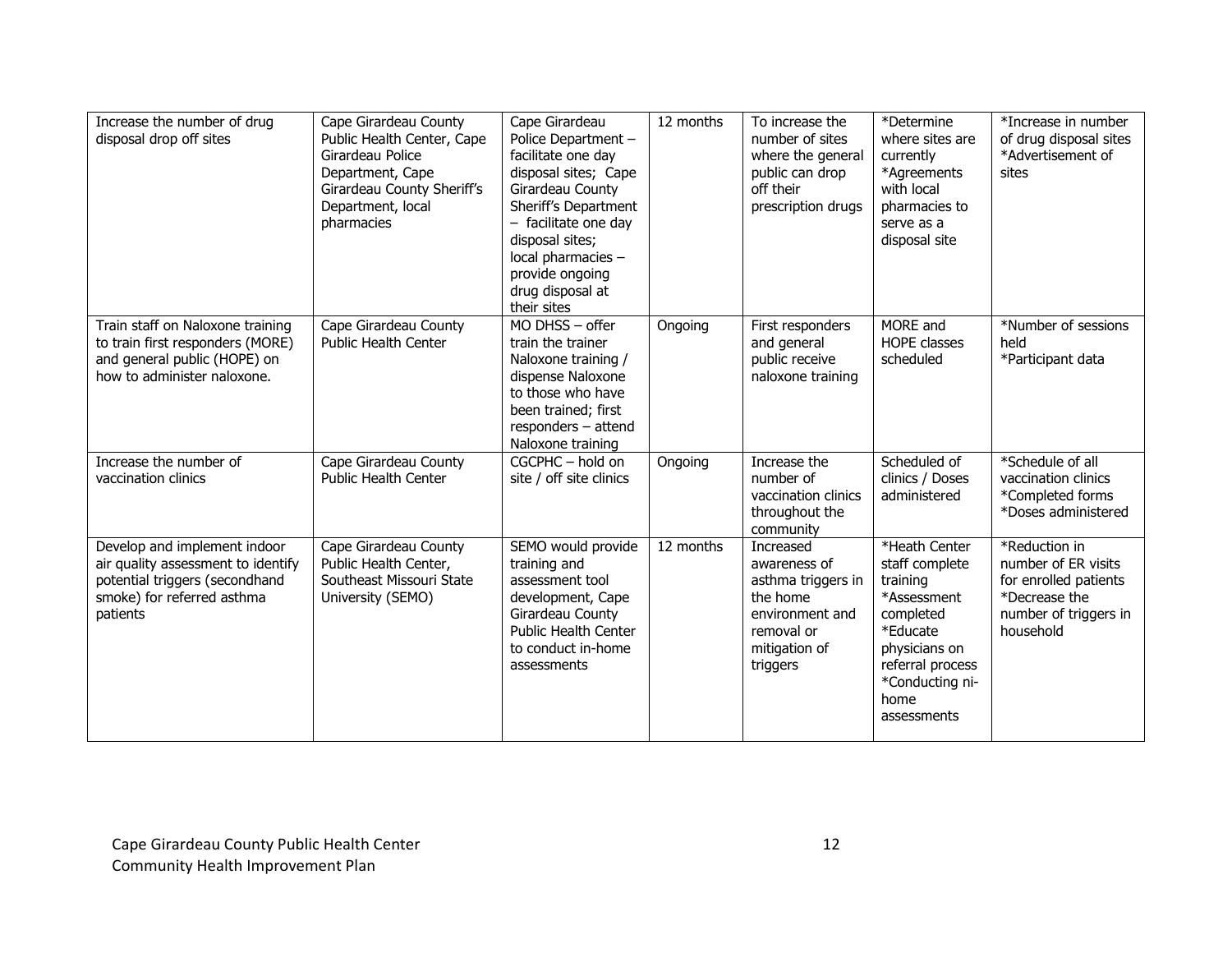Cape Girardeau County Public Health Center 13 and 200 minutes of the 13 and 23 and 23 and 23 and 23 and 23 and 23 and 23 and 23 and 23 and 23 and 23 and 23 and 23 and 23 and 23 and 23 and 23 and 23 and 23 and 23 and 23 and Community Health Improvement Plan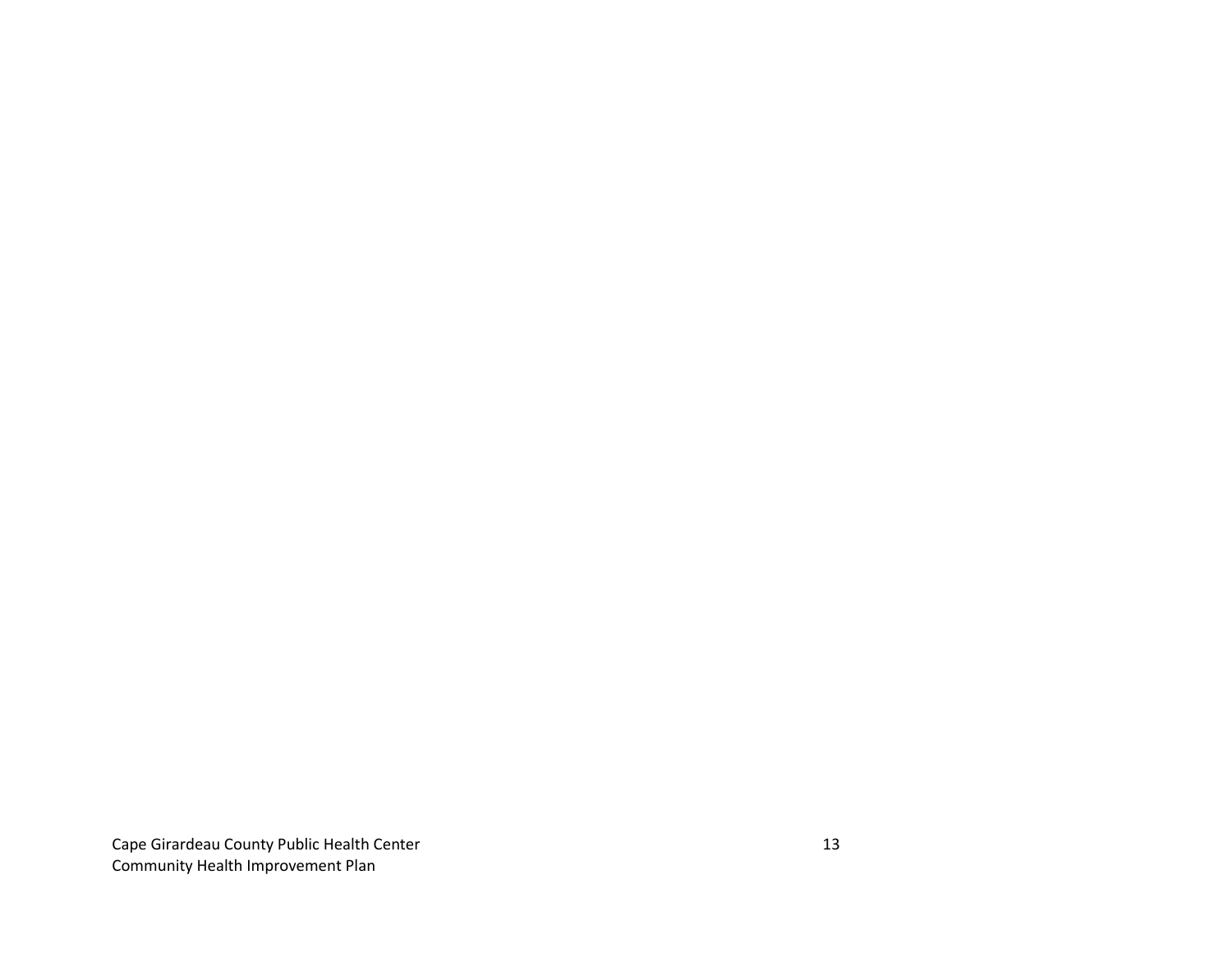#### **Community Health Improvement Plan 2019-2022**

| <b>County Covered by LPHA:</b> | Cape Girardeau County Public Health Center |
|--------------------------------|--------------------------------------------|
| <b>Size of Population:</b>     | 78,913 (US Census 2017)                    |

#### **Priority Health Issue: Access to HealthCare**

#### **Jurisdiction Information:**

Cape Girardeau County, located in Southeast Missouri, is a First Class County with a jurisdictional service area of 579 square miles. The county is predominantly rural (78,913) with the City of Cape Girardeau being the largest community. Population Profiles indicate that the majority (48%) of the population are in the 25-64 year old age group, the county poverty rate is 17.7 (a 4.90% increase from 2015), a 3.0 unemployment rate (decrease from 2.4 in 2016).

#### **Supporting Data:**

Several factors play a role in the need for greater access to healthcare, including, lack of insurance, lack of transportation and lack of resources.

According to the Community Commons report, 8.86% of Cape Girardeau County residents do not have health insurance coverage. This indicator is relevant because lack of insurance is a primary barrier to healthcare access including regular primary care, specialty care, and other health services that contributes to poor health status.



Data Source: US Census Bureau, American Community Survey. 2012-16. Source geography: Tract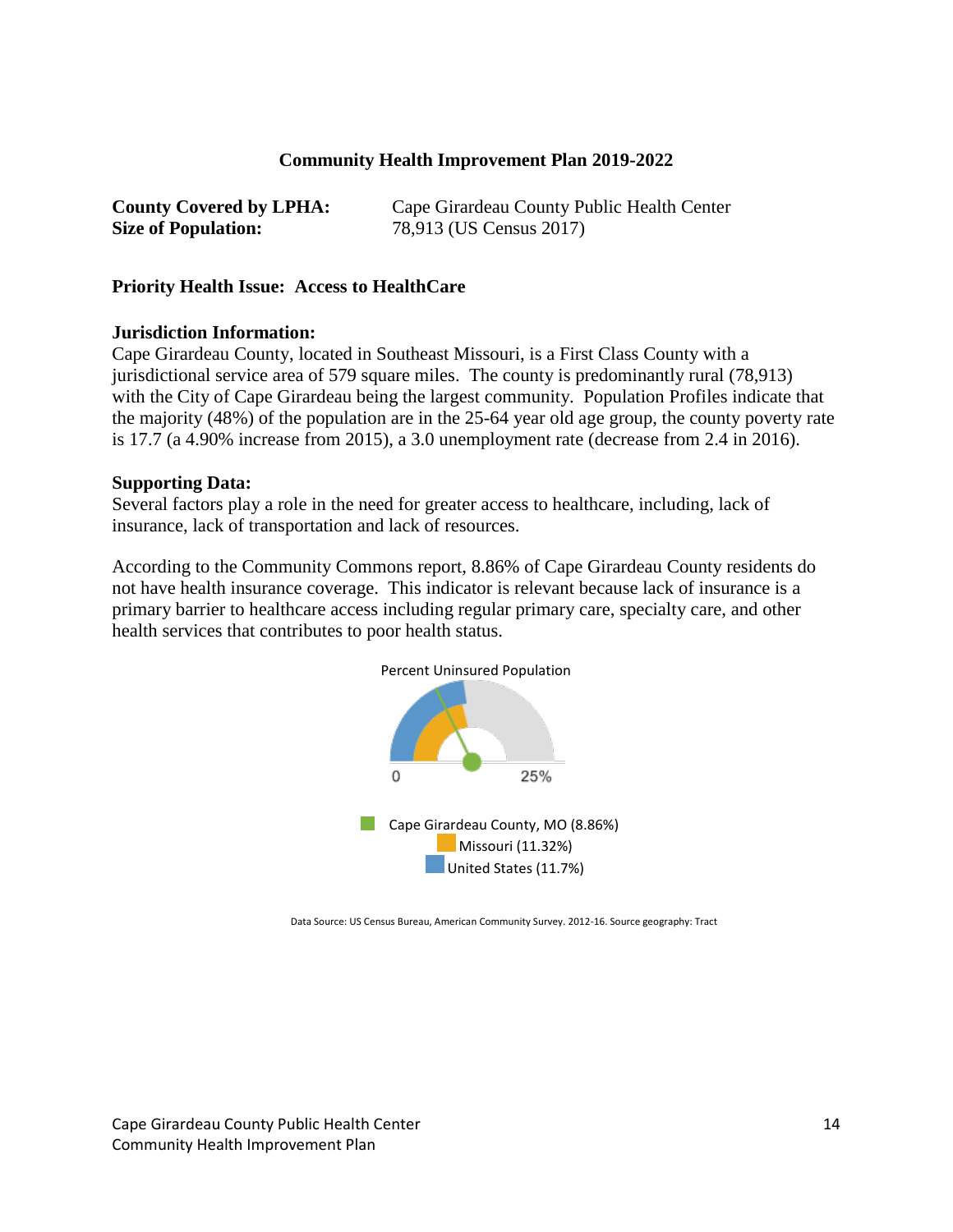| <b>Report Area</b>        | <b>Total Population Age</b><br>$18 - 64$ | <b>Total Population</b><br>Under Age 19 | <b>Percent Uninsured</b><br>Population |
|---------------------------|------------------------------------------|-----------------------------------------|----------------------------------------|
| Cape Girardeau County, MO | 46.486                                   | 17,369                                  | 8.86%                                  |
| Missouri                  | 3,615,438                                | 1,424,500                               | 11.32%                                 |
| <b>United States</b>      | 194,808,251                              | 76,219,054                              | 11.7%                                  |

Community Commons reports the percentage of population using public transportation as their primary means of commute to work. Public transportation includes buses or trolley buses, streetcars or trolley cars, subway or elevated rails, and ferryboats.